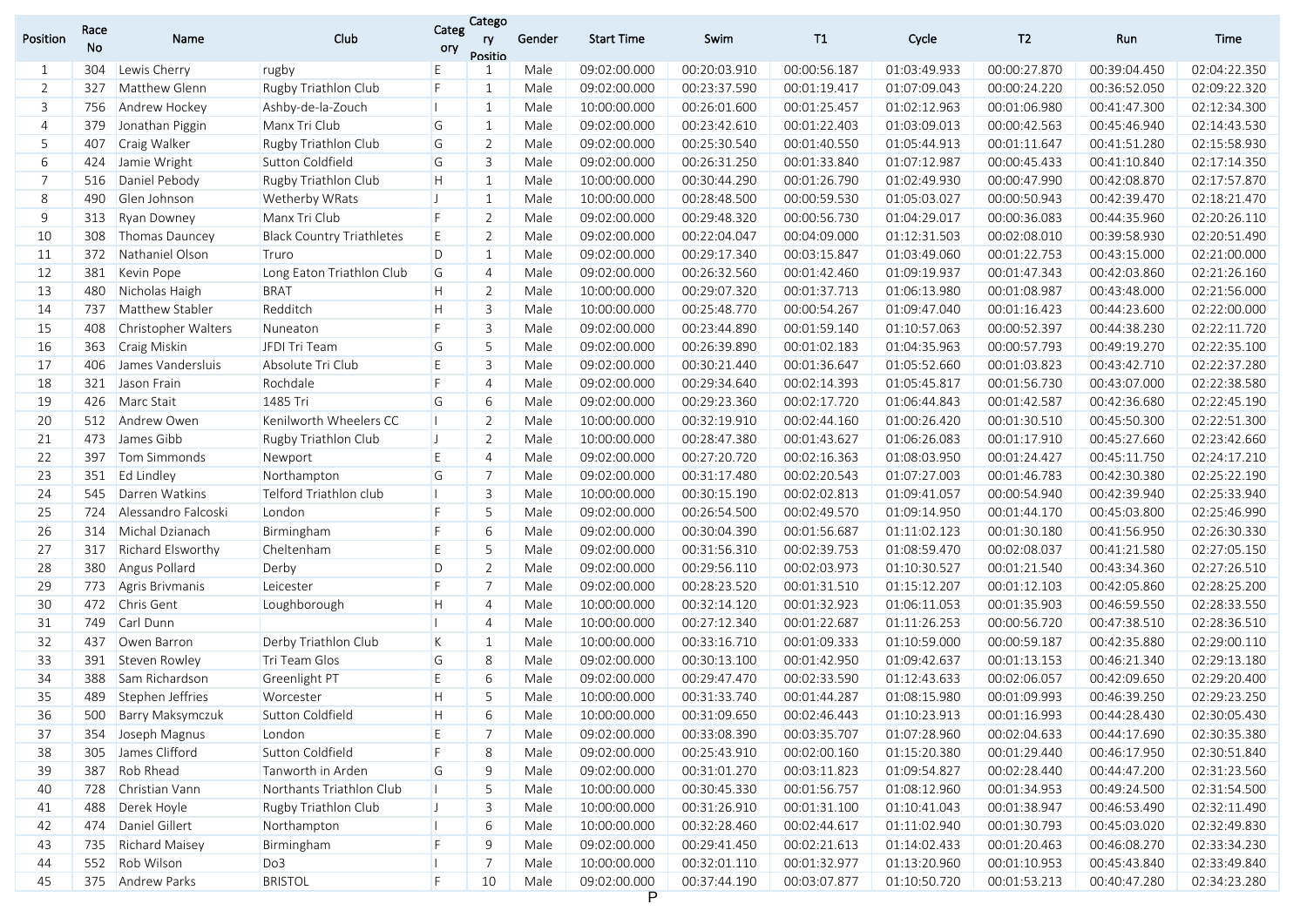| 46 | 445 | Mark Burman                | Market Harborough          |              | 8              | Male | 10:00:00.000 | 00:31:35.740 | 00:01:40.317 | 01:13:06.980 | 00:01:28.963 | 00:46:41.670 | 02:34:33.670 |
|----|-----|----------------------------|----------------------------|--------------|----------------|------|--------------|--------------|--------------|--------------|--------------|--------------|--------------|
| 47 | 401 | Tom Swain                  | Rugby Triathlon Club       | E            | 8              | Male | 09:02:00.000 | 00:29:44.770 | 00:01:45.253 | 01:12:04.177 | 00:01:04.120 | 00:50:03.260 | 02:34:41.580 |
| 48 | 402 | Alex Tenn                  | <b>BRAT</b>                | E            | 9              | Male | 09:02:00.000 | 00:30:56.440 | 00:03:33.570 | 01:11:21.090 | 00:02:03.770 | 00:46:52.040 | 02:34:46.910 |
| 49 | 419 | Henry Wisdom               | London                     | E            | 10             | Male | 09:02:00.000 | 00:27:34.230 | 00:03:46.777 | 01:19:33.650 | 00:01:58.933 | 00:41:53.580 | 02:34:47.170 |
| 50 | 421 | David Woolcock             | Coalville                  | G            | 10             | Male | 09:02:00.000 | 00:34:53.570 | 00:02:33.457 |              |              |              | 02:34:49.800 |
| 51 | 310 | Ryan Deakin                | Birmingham                 | F            | 11             | Male | 09:02:00.000 | 00:29:42.800 | 00:04:22.293 | 01:13:56.580 | 00:01:56.867 | 00:44:53.230 | 02:34:51.770 |
| 52 | 746 | <b>Richard Amor-Wilkes</b> |                            | G            | 11             | Male | 09:02:00.000 | 00:29:58.600 | 00:03:43.490 | 01:13:18.507 | 00:01:21.033 | 00:46:41.990 | 02:35:03.620 |
| 53 | 298 | Andy Bridge                | West Bromwich              | G            | 12             | Male | 09:02:00.000 | 00:32:23.303 | 00:03:22.737 | 01:08:38.227 | 00:01:48.063 | 00:49:07.530 | 02:35:19.860 |
| 54 | 423 | Andrew Wright              | Stafford                   | G            | 13             | Male | 09:02:00.000 | 00:35:46.810 | 00:01:31.237 | 01:09:01.023 | 00:01:13.440 | 00:48:20.590 | 02:35:53.100 |
| 55 | 514 | <b>Robert Palmer</b>       | Sutton Coldfield           | п            | 9              | Male | 10:00:00.000 | 00:24:47.280 | 00:02:35.740 | 01:17:21.040 | 00:01:15.940 | 00:50:32.620 | 02:36:32.620 |
| 56 | 542 | Simon Ward                 | Burton-On-Trent            | IJ           | $\overline{4}$ | Male | 10:00:00.000 | 00:29:39.600 | 00:02:26.413 | 01:16:58.010 | 00:01:13.977 | 00:46:27.460 | 02:36:45.460 |
| 57 | 467 | Peter English              | <b>Team Boundless</b>      | IJ           | 5              | Male | 10:00:00.000 | 00:28:40.380 | 00:02:15.717 | 01:15:25.953 | 00:01:10.930 | 00:49:20.140 | 02:36:53.120 |
| 58 | 320 | Aidan Fleming              | Sutton Coldfield           | D            | 3              | Male | 09:02:00.000 | 00:31:27.800 | 00:03:05.250 | 01:15:20.557 | 00:01:19.643 | 00:46:09.360 | 02:37:22.610 |
| 59 | 362 | Jonathan Menon             | kenilworth                 | F            | 12             | Male | 09:02:00.000 | 00:29:22.150 | 00:01:53.917 | 01:17:34.657 | 00:01:26.897 | 00:47:11.950 | 02:37:29.570 |
| 60 | 455 | Nick Cook                  | Race Hub                   | н            | 10             | Male | 10:00:00.000 | 00:33:05.730 | 00:01:52.323 | 01:13:00.950 | 00:01:28.897 | 00:48:06.810 | 02:37:34.710 |
| 61 | 393 | Anthony Sanders            | <b>TST UK</b>              | G            | 14             | Male | 09:02:00.000 | 00:33:31.950 | 00:02:54.097 | 01:09:03.973 | 00:01:42.790 | 00:50:35.810 | 02:37:48.620 |
| 62 | 459 | Joao De Carvalho           | Tipton                     | K            | 2              | Male | 10:00:00.000 | 00:25:47.830 | 00:03:08.217 | 01:13:18.963 | 00:02:08.990 | 00:53:28.110 | 02:37:52.110 |
| 63 | 725 | Neil Johnson               | Stratford upon Avon        |              | 11             | Male | 10:00:00.000 | 00:29:37.900 | 00:02:52.157 | 01:12:43.013 | 00:01:26.930 | 00:51:28.940 | 02:38:08.940 |
| 64 | 295 | Ryan Bradburn              | Cancer Research UK         | E            | 11             | Male | 09:02:00.000 | 00:27:54.370 | 00:01:54.640 | 01:15:11.927 | 00:01:14.263 | 00:51:55.690 | 02:38:10.890 |
| 65 | 470 | Nick Ford                  | Burntwood Triathlon Club   | п            | 12             | Male | 10:00:00.000 | 00:31:48.410 | 00:03:04.620 | 01:09:37.970 | 00:01:38.000 | 00:52:07.680 | 02:38:16.680 |
| 66 | 730 | Mark Brotherton            | <b>COVENTRY</b>            | П            | 13             | Male | 10:00:00.000 | 00:27:28.140 | 00:02:48.893 | 01:15:30.053 | 00:01:41.913 | 00:51:29.220 | 02:38:58.220 |
| 67 | 290 | Henry Bettany              | Arthritis Research UK      | D            | $\overline{4}$ | Male | 09:02:00.000 | 00:33:54.320 | 00:02:46.763 | 01:16:59.823 | 00:01:53.983 | 00:43:24.760 | 02:38:59.650 |
| 68 | 738 | John Mitchell              | Triathlon Redditch         | H            | 6              | Male | 10:00:00.000 | 00:32:03.107 | 00:03:18.907 | 01:10:53.023 | 00:01:28.963 | 00:51:23.000 | 02:39:07.000 |
| 69 | 347 | Chris Laband               | Birmingham                 | E            | 12             | Male | 09:02:00.000 | 00:30:58.170 | 00:02:22.913 | 01:15:34.863 | 00:01:56.263 | 00:48:21.790 | 02:39:14.000 |
| 70 | 774 | Oumar Coulibaly            | Stourbridge                | H            | $\overline{7}$ | Male | 10:00:00.000 | 00:31:42.870 | 00:03:50.713 | 01:16:52.773 | 00:02:14.643 | 00:44:56.530 | 02:39:37.530 |
| 71 | 309 | <b>Chris Davies</b>        | Bromsgrove                 | F            | 13             | Male | 09:02:00.000 | 00:34:50.320 | 00:03:34.737 | 01:13:07.507 | 00:01:57.757 | 00:46:10.600 | 02:39:40.920 |
| 72 | 502 | David Mason                | Sutton Coldfield           | H            | 8              | Male | 10:00:00.000 | 00:32:57.400 | 00:02:57.683 | 01:18:19.953 | 00:01:04.963 | 00:44:33.930 | 02:39:53.930 |
| 73 | 494 | Gavin Kerr                 | Loughborough               | п            | 14             | Male | 10:00:00.000 | 00:34:33.930 | 00:02:13.140 | 01:11:18.980 | 00:01:30.320 | 00:50:23.780 | 02:40:00.150 |
| 74 | 377 | George Perry               | <b>COVENTRY</b>            | E            | 13             | Male | 09:02:00.000 | 00:31:32.720 | 00:02:51.357 | 01:12:05.783 | 00:02:05.760 | 00:51:25.000 | 02:40:00.620 |
| 75 | 344 | Jonathon Kirby             | <b>Boldmere Bullets</b>    | F            | 14             | Male | 09:02:00.000 | 00:32:49.520 | 00:03:52.563 | 01:16:29.413 | 00:01:55.393 | 00:45:09.430 | 02:40:16.320 |
| 76 | 303 | Simon Campbell             | <b>Birchfield harriers</b> | E            | 15             | Male | 09:02:00.000 | 00:34:43.830 | 00:02:41.193 | 01:14:34.763 | 00:01:59.563 | 00:46:29.400 | 02:40:28.750 |
| 77 | 288 | Nicholas Berg              | Sparkhill Harriers         | E            | 14             | Male | 09:02:00.000 | 00:33:12.370 | 00:03:14.643 | 01:13:56.913 | 00:02:12.393 | 00:48:17.150 | 02:40:53.470 |
| 78 | 754 | Tomasz Latoch              | Birmingham                 | F            | 16             | Male | 09:02:00.000 | 00:39:14.510 | 00:02:22.493 | 01:10:57.110 | 00:01:15.117 | 00:47:28.190 | 02:41:17.420 |
| 79 | 352 | Charlie Lingard            | <b>Blandford Forum</b>     | E            | 15             | Male | 09:02:00.000 | 00:28:24.800 | 00:06:58.293 | 01:18:05.943 | 00:02:04.413 | 00:46:25.190 | 02:41:58.640 |
| 80 | 529 | Darren Small               | Cobra RC                   | H            | 9              | Male | 10:00:00.000 | 00:32:25.300 | 00:02:53.773 | 01:15:45.993 | 00:01:23.933 | 00:49:35.570 | 02:42:04.570 |
| 81 | 385 | William Procter            | Lichfield                  | E            | 16             | Male | 09:02:00.000 | 00:34:41.290 | 00:04:42.717 | 01:18:24.910 | 00:02:04.823 | 00:42:42.880 | 02:42:36.620 |
| 82 | 396 | <b>Robert Scarrow</b>      | Doncaster                  | G            | 15             | Male | 09:02:00.000 | 00:32:08.180 | 00:02:34.900 | 01:15:24.933 | 00:01:45.637 | 00:50:43.120 | 02:42:36.770 |
| 83 |     | 557 Adrian Wyatt           | Rugby Triathlon Club       |              | 15             | Male | 10:00:00.000 | 00:31:51.240 | 00:04:27.820 | 01:14:41.987 | 00:02:17.953 | 00:49:45.730 | 02:43:04.730 |
| 84 |     | 478 Ben Griffiths          | Solihull                   | H            | 10             | Male | 10:00:00.000 | 00:31:14.500 | 00:03:23.527 | 01:14:14.000 | 00:01:18.973 | 00:52:57.140 | 02:43:08.140 |
| 85 |     | 485 Paul Holgate           | <b>BRAT</b>                | Ш            | 16             | Male | 10:00:00.000 | 00:32:50.630 | 00:05:16.457 | 01:13:12.960 | 00:02:43.953 | 00:49:05.240 | 02:43:09.240 |
| 86 |     | 524 Dave Ralph             | Walsal                     | $\mathsf{J}$ | 7              | Male | 10:00:00.000 | 00:29:21.840 | 00:02:28.167 | 01:14:14.037 | 00:01:13.957 | 00:55:59.600 | 02:43:17.600 |
| 87 |     | 510 Andrew Old             | <b>Higher Tramere</b>      | H            | 11             | Male | 10:00:00.000 | 00:27:47.270 | 00:01:34.757 | 01:17:05.063 | 00:01:18.910 | 00:56:14.360 | 02:44:00.360 |
| 88 |     | 550   Ian Wilkinson        | Coventry Triathletes       | Ш            | 17             | Male | 10:00:00.000 | 00:33:48.730 | 00:02:54.350 | 01:12:40.017 | 00:01:34.903 | 00:53:04.570 | 02:44:02.570 |
| 89 |     | 553 Matt Wistow            | 4TriBots                   | $\mathsf{J}$ | 8              | Male | 10:00:00.000 | 00:27:13.460 | 00:05:09.543 | 01:16:23.043 | 00:04:04.853 | 00:51:20.630 | 02:44:11.530 |
| 90 |     | 758 Tony Marrs             | SYtri                      | L            | 1              | Male | 10:00:00.000 | 00:30:54.650 | 00:02:41.397 | 01:13:32.990 | 00:01:43.963 | 00:55:23.760 | 02:44:16.760 |
| 91 |     | 415 Jacob Whittaker        | Buxton                     | D            | 5              | Male | 09:02:00.000 | 00:32:05.590 | 00:04:18.473 | 01:23:14.640 | 00:01:22.657 | 00:43:19.600 | 02:44:20.960 |
| 92 |     | 413 Andrew White           | Solihull                   | E            | 17             | Male | 09:02:00.000 | 00:32:59.810 | 00:05:57.287 | 01:14:31.280 | 00:02:03.123 | 00:48:50.950 | 02:44:22.450 |
| 93 |     | 384 Stuart Prince          | Derbyshire                 | F.           | 17             | Male | 09:02:00.00p | 00:29:36.110 | 00:03:04.963 | 01:17:24.307 | 00:01:54.090 | 00:52:36.260 | 02:44:35.730 |
|    |     |                            |                            |              |                |      |              |              |              |              |              |              |              |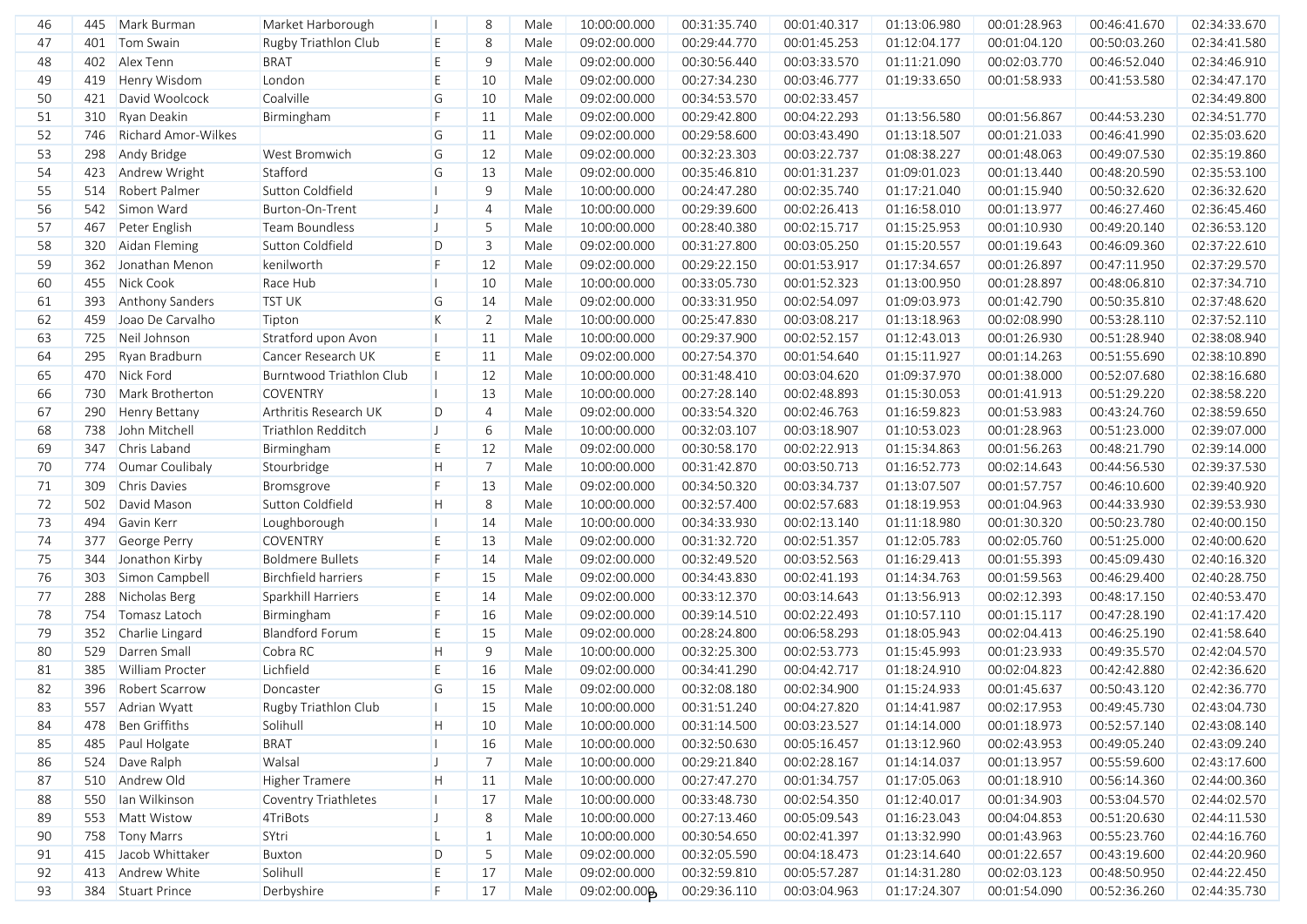| 94  | 460 | Dean Denman                                 | Swindon                         | H            | 12             | Male | 10:00:00.000 | 00:29:01.870 | 00:02:37.140 | 01:21:03.063 | 00:02:17.927 | 00:49:59.770 | 02:44:59.770 |
|-----|-----|---------------------------------------------|---------------------------------|--------------|----------------|------|--------------|--------------|--------------|--------------|--------------|--------------|--------------|
| 95  | 522 | Darren Price                                | Redditch                        | H            | 13             | Male | 09:02:00.000 | 00:34:30.290 |              |              |              |              | 02:45:15.000 |
| 96  | 543 | Tony Ward                                   | The Yellow Army                 | K            | $\mathbf{3}$   | Male | 10:00:00.000 | 00:27:54.140 | 00:02:32.883 | 01:16:04.013 | 00:01:44.673 | 00:57:00.050 | 02:45:15.760 |
| 97  | 360 | Peter Melia                                 | <b>BCS</b>                      | F            | 18             | Male | 09:02:00.000 | 00:29:33.710 | 00:02:21.337 | 01:20:03.547 | 00:01:53.377 | 00:51:33.210 | 02:45:25.180 |
| 98  | 766 | Matthew Hill                                |                                 | F            | 19             | Male | 09:02:00.000 | 00:33:33.520 | 00:04:22.553 | 01:17:43.670 | 00:02:31.537 | 00:47:29.820 | 02:45:41.100 |
| 99  | 414 | Neal A Edward Whitford Rugby Triathlon Club |                                 | G            | 16             | Male | 09:02:00.000 | 00:31:11.530 | 00:01:50.557 | 01:12:57.843 | 00:01:31.690 | 00:58:37.660 | 02:46:09.280 |
| 100 | 326 | Matt Gledhill                               | <b>COVENTRY</b>                 | G            | 17             | Male | 09:02:00.000 | 00:35:39.660 | 00:02:59.413 | 01:12:17.217 | 00:01:43.410 | 00:53:34.420 | 02:46:14.120 |
| 101 | 337 | Matt Horsfield                              | Solihull                        | E            | 18             | Male | 09:02:00.000 | 00:28:33.800 | 00:03:39.800 | 01:25:35.000 | 00:01:26.400 | 00:47:12.000 | 02:46:27.000 |
| 102 | 356 | Alexander Malin                             | Birmingham                      | G            | 18             | Male | 09:02:00.000 | 00:34:47.910 | 00:03:42.133 | 01:15:55.187 | 00:01:44.910 | 00:50:31.410 | 02:46:41.550 |
| 103 | 346 | Timur Kubanski                              | Birmingham                      | G            | 19             | Male | 09:02:00.000 | 00:34:24.520 | 00:03:40.507 | 01:16:13.080 | 00:01:45.593 | 00:50:44.930 | 02:46:48.630 |
| 104 | 318 | James Fair                                  | Alvechurch                      | G            | 20             | Male | 09:02:00.000 | 00:40:36.190 | 00:02:09.827 | 01:13:24.367 | 00:01:46.467 | 00:48:56.760 | 02:46:53.610 |
| 105 | 349 | Matthew Letts                               | Rugby Triathlon Club            | E            | 19             | Male | 09:02:00.000 | 00:29:50.390 | 00:01:29.640 | 01:17:27.720 | 00:01:06.830 | 00:57:10.250 | 02:47:04.830 |
| 106 | 526 | Javier Rincon                               | Rugby Triathlon Club            | $\mathsf{U}$ | 9              | Male | 10:00:00.000 | 00:29:23.720 | 00:04:04.290 | 01:22:18.037 | 00:01:44.953 | 00:49:45.370 | 02:47:16.370 |
| 107 | 471 | Stuart Gale                                 | Leek Wootton                    |              | 18             | Male | 10:00:00.000 | 00:31:00.830 | 00:02:38.230 | 01:21:20.943 | 00:01:26.997 | 00:50:49.760 | 02:47:16.760 |
| 108 | 753 | <b>Guy Aldous</b>                           | Royal Navy                      | E            | 20             | Male | 09:02:00.000 | 00:33:56.960 | 00:02:59.057 | 01:19:08.033 | 00:01:29.490 | 00:49:47.270 | 02:47:20.810 |
| 109 | 331 | Andy Hayward                                | <b>RAF Triathlon</b>            | F            | 20             | Male | 09:02:00.000 | 00:37:45.860 | 00:02:36.190 | 01:12:51.120 | 00:01:55.090 | 00:52:24.360 | 02:47:32.620 |
| 110 | 750 | Alessandro Zanconato                        | <b>BRAT</b>                     | E            | 21             | Male | 09:02:00.000 | 00:32:25.940 | 00:04:34.113 | 01:22:18.657 | 00:01:32.800 | 00:47:10.060 | 02:48:01.570 |
| 111 | 361 | Simon Mellin                                | Birmingham                      | F            | 21             | Male | 09:02:00.000 | 00:35:28.170 | 00:01:51.840 | 01:19:19.150 | 00:01:56.130 | 00:49:40.670 | 02:48:15.960 |
| 112 | 359 | Stewart Mcconvery                           | Birmingham                      | E            | 22             | Male | 09:02:00.000 | 00:37:17.160 | 00:03:50.910 | 01:15:59.627 | 00:02:07.523 | 00:49:25.260 | 02:48:40.480 |
| 113 | 466 | Dean England                                | Sutton Coldfield                |              | 19             | Male | 10:00:00.000 | 00:38:41.140 | 00:05:16.953 | 01:19:12.910 | 00:02:13.997 | 00:43:34.870 | 02:48:59.870 |
| 114 | 284 | Richard Apthorp                             | <b>BRAT</b>                     | E            | 23             | Male | 09:02:00.000 | 00:26:33.380 | 00:02:16.630 | 01:31:49.890 | 00:01:44.390 | 00:47:06.690 | 02:49:30.980 |
| 115 | 315 | Steven Edwardes-Kennec Kings Sutton         |                                 | F            | 22             | Male | 09:02:00.000 | 00:37:12.940 | 00:01:40.140 | 01:18:09.630 | 00:01:18.490 | 00:51:26.650 | 02:49:47.850 |
| 116 | 495 | Rob Kisby                                   | Louth Tri Club                  | H            | 14             | Male | 10:00:00.000 | 00:36:59.330 | 00:02:23.713 | 01:15:22.017 | 00:01:26.940 | 00:53:39.500 | 02:49:51.500 |
| 117 | 409 | lan Ward                                    | Tarporley                       | G            | 21             | Male | 09:02:00.000 | 00:37:20.440 | 00:03:46.597 | 01:16:40.783 | 00:01:40.880 | 00:50:26.300 | 02:49:55.000 |
| 118 | 549 | Sam Wignell                                 | Stratford upon Avon Triathlon H |              | 15             | Male | 10:00:00.000 | 00:32:41.530 | 00:03:11.547 | 01:20:45.937 | 00:01:42.987 | 00:52:16.460 | 02:50:38.460 |
| 119 | 527 | <b>Richard Shipley</b>                      | Heanor                          |              | 20             | Male | 10:00:00.000 |              |              |              |              |              | 02:51:04.290 |
| 120 | 436 | Robert Barr                                 | <b>DROITWICH</b>                |              | $\overline{2}$ | Male | 10:00:00.000 | 00:35:56.330 | 00:02:34.683 | 01:18:06.063 | 00:01:36.923 | 00:53:01.980 | 02:51:15.980 |
| 121 | 722 | Jacob Warner                                | Jacob Warner                    | E            | 24             | Male | 09:02:00.000 | 00:32:57.550 | 00:03:31.480 | 01:20:21.307 | 00:01:32.363 | 00:53:05.930 | 02:51:28.630 |
| 122 | 405 | Karl Turley                                 | Warwick                         | F            | 23             | Male | 09:02:00.000 | 00:34:23.560 | 00:02:17.443 | 01:20:37.107 | 00:01:55.770 | 00:52:26.890 | 02:51:40.770 |
| 123 | 513 | Christian Padmore                           | Christian Padmore               | H            | 16             | Male | 10:00:00.000 | 00:30:07.310 | 00:04:26.697 | 01:26:42.007 | 00:04:10.987 | 00:46:26.680 | 02:51:53.680 |
| 124 | 493 | John Kelly                                  | Birmingham                      | П            | 10             | Male | 10:00:00.000 | 00:35:39.890 |              |              |              |              | 02:51:55.000 |
| 125 | 358 | Ben Mayo                                    | Birmingham                      | F            | 24             | Male | 09:02:00.000 | 00:38:26.430 | 00:03:54.653 | 01:16:13.347 | 00:01:57.190 | 00:51:55.270 | 02:52:26.890 |
| 126 | 371 | Stephen Oliver                              | Bourne End                      | D            | 6              | Male | 09:02:00.000 | 00:33:53.400 | 00:03:56.670 | 01:24:09.040 | 00:01:22.790 | 00:49:10.270 | 02:52:32.170 |
| 127 | 343 | Huw Jones                                   | Corwen                          | E            | 25             | Male | 09:02:00.000 | 00:29:28.710 | 00:01:17.350 | 01:34:57.980 | 00:01:01.270 | 00:45:48.450 | 02:52:33.760 |
| 128 | 521 | Nick Pike                                   | Telford                         | H            | 17             | Male | 10:00:00.000 | 00:39:01.380 | 00:02:33.657 | 01:15:48.037 | 00:01:33.913 | 00:53:48.543 | 02:52:45.530 |
| 129 | 301 | Darren Buck                                 | Melton Mowbray                  | G            | 22             | Male | 09:02:00.000 | 00:36:40.910 | 00:03:13.113 | 01:15:42.680 | 00:01:45.697 | 00:55:36.870 | 02:52:59.270 |
| 130 | 287 | Michael Beder                               | London                          | E            | 26             | Male | 09:02:00.000 |              |              |              |              |              | 02:53:38.000 |
| 131 |     | 292 Lenny Blenkiron                         | Birmingham                      | F.           | 25             | Male | 09:02:00.000 | 00:31:34.180 | 00:03:06.917 | 01:20:12.873 | 00:02:01.950 | 00:56:52.190 | 02:53:48.110 |
| 132 |     | 448 Russell Byrne                           | Sutton Coldfield                | H            | 18             | Male | 10:00:00.000 | 00:36:28.630 | 00:04:56.427 | 01:18:10.987 | 00:01:35.957 | 00:52:36.150 | 02:53:48.150 |
| 133 |     | 518 Owen Pettiford                          | Moreton Morrell                 | IJ           | 11             | Male | 10:00:00.000 | 00:37:40.500 | 00:06:59.547 | 01:18:17.960 | 00:01:48.600 | 00:49:12.123 | 02:53:58.730 |
| 134 |     | 541 Daniel Vaughan                          | Ibstock                         |              | 21             | Male | 10:00:00.000 | 00:31:56.540 | 00:02:49.483 | 01:18:51.063 | 00:01:48.913 | 00:59:10.330 | 02:54:36.330 |
| 135 |     | 367 Franck Nicolle                          | London                          | Ε            | 27             | Male | 09:02:00.000 | 00:40:34.360 | 00:04:15.713 | 01:19:56.980 | 00:01:04.127 | 00:48:46.370 | 02:54:37.550 |
| 136 | 464 | Keith Edwards                               | Rugby Triathlon Club            | K            | $\overline{4}$ | Male | 10:00:00.000 | 00:29:40.340 | 00:02:23.687 | 01:21:16.007 | 00:01:50.967 | 00:59:32.640 | 02:54:43.640 |
| 137 |     | 555 Stuart Wood                             | Bayside Tri                     | K            | 5              | Male | 10:00:00.000 | 00:29:06.840 | 00:03:08.200 | 01:24:47.967 | 00:01:45.803 | 00:56:04.730 | 02:54:53.540 |
| 138 |     | 429 Gary Adey                               | Tri20                           |              | 22             | Male | 10:00:00.000 | 00:39:56.950 | 00:03:27.057 | 01:14:43.997 | 00:01:38.173 | 00:55:11.953 | 02:54:58.130 |
| 139 |     | 329 Geoff Guerin                            | Solihull                        | G            | 23             | Male | 09:02:00.000 | 00:37:49.120 | 00:02:52.973 | 01:21:54.367 | 00:01:44.510 | 00:50:43.620 | 02:55:04.590 |
| 140 | 398 | Andrew Snead                                | Halesowen                       | G            | 24             | Male | 09:02:00.000 | 00:30:08.680 | 00:04:30.340 | 01:25:45.383 | 00:01:43.097 | 00:52:57.100 | 02:55:04.600 |
| 141 |     | 285 Robert Armstrong                        | Sutton Coldfield                | G            | 25             | Male | 09:02:00.00p | 00:33:20.540 | 00:03:36.507 | 01:22:14.903 | 00:02:10.000 | 00:54:19.010 | 02:55:40.960 |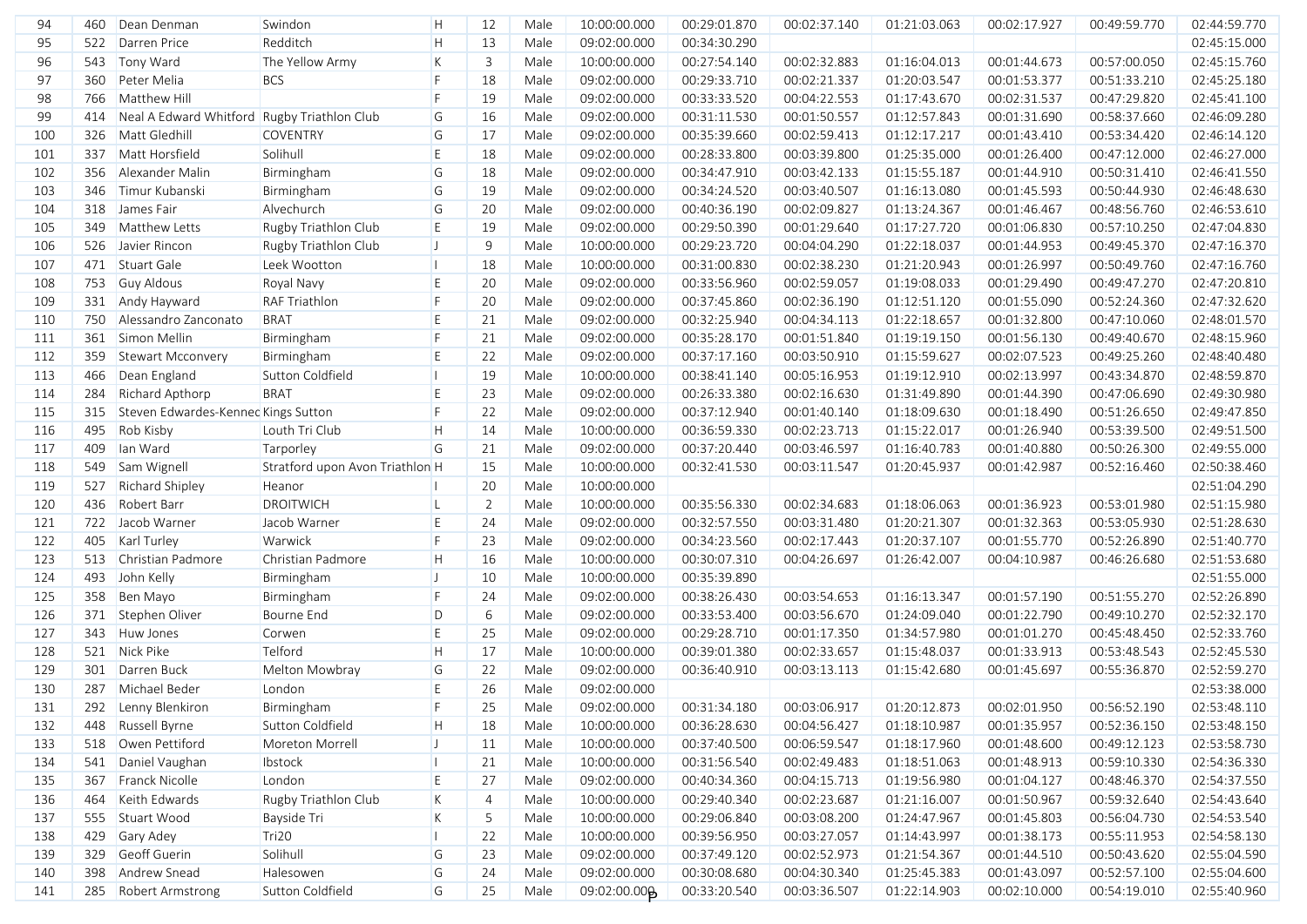| 142 | 376 | <b>Brett Patten</b> | Birmingham                | G            | 26             | Male | 09:02:00.000             | 00:32:50.900 | 00:04:30.180 |              |              |              | 02:55:45.240 |
|-----|-----|---------------------|---------------------------|--------------|----------------|------|--------------------------|--------------|--------------|--------------|--------------|--------------|--------------|
| 143 | 336 | Antony Hooper       | Chester                   | G            | 27             | Male | 09:02:00.000             | 00:33:00.000 | 00:02:18.000 | 01:25:14.000 | 00:00:58.000 | 00:54:30.000 | 02:56:00.000 |
| 144 | 511 | Louis Osbourne      | Birmingham                | H            | 19             | Male | 10:00:00.000             | 00:31:38.850 | 00:02:41.153 | 01:21:24.003 | 00:01:12.993 | 00:59:18.280 | 02:56:15.280 |
| 145 | 439 | Jason Belben        | Bayside Tri               | П            | 12             | Male | 10:00:00.000             | 00:31:57.920 | 00:01:22.087 | 01:24:51.077 | 00:01:04.877 | 00:57:13.850 | 02:56:29.810 |
| 146 | 400 | Drew Spencer        | Cambridge                 | G            | 28             | Male | 09:02:00.000             | 00:38:40.400 | 00:03:48.630 | 01:16:32.877 | 00:01:43.083 | 00:55:49.600 | 02:56:34.590 |
| 147 | 504 | Richard Mercer      | Rugby Triathlon Club      | H            | 20             | Male | 10:00:00.000             | 00:41:33.190 | 00:02:43.907 | 01:13:42.940 | 00:01:27.980 | 00:57:33.753 | 02:57:01.770 |
| 148 | 328 | Chris Green         | Tipton                    | F.           | 26             | Male | 09:02:00.000             | 00:36:37.120 | 00:03:20.913 | 01:26:38.037 | 00:01:28.480 | 00:48:58.010 | 02:57:02.560 |
| 149 | 519 | Paul Phillips       | Oldbury                   |              | 23             | Male | 10:00:00.000             | 00:39:00.780 | 00:03:20.237 | 01:23:17.983 | 00:01:38.490 | 00:49:53.070 | 02:57:10.560 |
| 150 | 417 | George Willis       | Penn                      | D            | $\overline{7}$ | Male | 09:02:00.000             | 00:34:25.660 | 00:03:57.343 | 01:21:17.163 | 00:01:22.373 | 00:56:11.620 | 02:57:14.160 |
| 151 | 324 | Chris Giles         | Cancer Research UK        | G            | 29             | Male | 09:02:00.000             | 00:30:28.330 | 00:04:16.723 | 01:29:54.993 | 00:01:03.083 | 00:51:38.050 | 02:57:21.180 |
| 152 | 441 | Wayne Broadbent     | Sphinx AC                 | H            | 21             | Male | 10:00:00.000             | 00:38:14.610 | 00:04:11.413 | 01:19:04.053 | 00:02:07.493 | 00:53:51.730 | 02:57:29.300 |
| 153 | 487 | Laurence Howles     | Cancer Research UK        | Ш            | 24             | Male | 10:00:00.000             | 00:35:53.580 | 00:04:51.507 | 01:18:59.940 | 00:01:40.770 | 00:56:19.383 | 02:57:45.180 |
| 154 | 283 | Sebastian Anderson  | <b>BRISTOL</b>            | F            | 27             | Male | 09:02:00.000             | 00:37:31.860 | 00:05:57.173 | 01:20:39.030 | 00:02:21.627 | 00:53:35.490 | 03:00:05.180 |
| 155 | 322 | Sean Frain          | Liverpool                 | G            | 30             | Male | 09:02:00.000             | 00:37:28.400 | 00:05:10.607 | 01:21:07.053 | 00:02:41.670 | 00:54:14.770 | 03:00:42.500 |
| 156 | 509 | Spencer Nash        | Triathlon England         |              | 25             | Male | 10:00:00.000             | 00:32:12.950 | 00:04:33.063 | 01:21:45.033 | 00:02:46.953 | 00:59:45.310 | 03:01:03.310 |
| 157 | 299 | Benjamin Briguglio  | Cancer Research UK        | D            | 8              | Male | 09:02:00.000             | 00:37:30.270 | 00:02:20.763 | 01:20:53.200 | 00:01:23.897 | 00:59:40.020 | 03:01:48.150 |
| 158 | 483 | David Highton       | 1485 Tri Club             | K            | 6              | Male | 10:00:00.000             | 00:29:44.810 | 00:01:12.287 | 01:25:04.927 | 00:01:25.977 | 01:04:21.760 | 03:01:49.760 |
| 159 | 491 | Craig Jones         | Telford Triathlon club    | H            | 22             | Male | 10:00:00.000             | 00:31:26.350 | 00:02:55.693 | 01:38:11.017 | 00:01:32.113 | 00:47:53.997 | 03:01:59.170 |
| 160 | 323 | Selim Ghazouani     | Leamington Spa            | E.           | 28             | Male | 09:02:00.000             | 00:40:00.700 | 00:04:53.330 | 01:20:49.997 | 00:01:43.833 | 00:54:43.290 | 03:02:11.150 |
| 161 | 297 | James Brewerton     | Hednesford                | F            | 28             | Male | 09:02:00.000             | 00:39:28.700 | 00:05:07.337 | 01:32:29.020 | 00:01:50.943 | 00:43:42.570 | 03:02:38.570 |
| 162 | 446 | Chris Busby         | <b>Busby Sanders Monk</b> |              | 26             | Male | 09:02:00.000             | 00:37:47.140 | 00:02:18.933 | 01:25:32.993 | 00:00:46.453 | 00:56:32.300 | 03:02:57.820 |
| 163 | 729 | Charles Cowan       | <b>INTRtri</b>            | M            | 1              | Male | 10:00:00.000             | 00:36:09.770 | 00:03:17.323 | 01:16:30.960 | 00:02:07.947 | 01:05:23.910 | 03:03:29.910 |
| 164 | 501 | Paul Marshall       | Sutton Coldfield          | H            | 23             | Male | 10:00:00.000             | 00:45:18.100 | 00:02:59.960 | 01:22:10.003 | 00:01:22.410 | 00:51:51.337 | 03:03:41.810 |
| 165 | 438 | Matt Bartlett       | Bromsgrove                | H            | 24             | Male | 10:00:00.000             | 00:37:57.300 | 00:02:52.723 | 01:25:52.033 | 00:01:27.777 | 00:55:53.857 | 03:04:03.690 |
| 166 | 395 | Rolandas Sarkunas   |                           | G            | 31             | Male | 09:02:00.000             | 00:41:59.410 | 00:04:55.597 | 01:22:52.013 | 00:02:33.880 | 00:51:55.410 | 03:04:16.310 |
| 167 | 300 | Daniel Brunning     | Derby                     | E            | 29             | Male | 09:02:00.000             | 00:41:19.470 | 00:03:36.583 | 01:30:19.027 | 00:01:28.920 | 00:48:07.100 | 03:04:51.100 |
| 168 | 765 | Luis Vara           |                           | H            | 25             | Male | 10:00:00.000             | 00:35:47.710 | 00:05:41.387 | 01:24:57.940 | 00:02:03.803 | 00:56:23.780 | 03:04:54.620 |
| 169 | 481 | <b>Andrew Hall</b>  | Peterborough              |              | 13             | Male | 10:00:00.000             | 00:46:04.480 | 00:02:45.570 | 01:20:46.013 | 00:01:47.073 | 00:53:40.343 | 03:05:03.480 |
| 170 | 365 | <b>Chris Monks</b>  | Longfield                 | E            | 30             | Male | 09:02:00.000             | 00:40:57.220 | 00:06:12.827 | 01:23:39.037 | 00:03:24.607 | 00:50:50.070 | 03:05:03.760 |
| 171 | 169 | Mark Handley        | London                    | G            | 32             | Male | 09:02:00.000             | 00:35:53.460 | 00:03:32.590 | 01:28:25.007 | 00:01:39.343 | 00:55:41.980 | 03:05:12.380 |
| 172 | 540 | Simon Townsend      | Redditch                  |              | 27             | Male | 09:02:00.000             | 00:11:12.180 | 00:27:16.840 | 01:25:37.047 | 00:01:46.353 | 00:59:53.580 | 03:05:46.000 |
| 173 | 390 | Stu Rogers          | Leigh-On-Sea              | F.           | 29             | Male | 09:02:00.000             | 00:35:42.830 | 00:03:21.227 | 01:25:00.950 | 00:02:38.313 | 00:59:09.000 | 03:05:52.320 |
| 174 | 412 | Ryan Wegner         | Solihull                  | F.           | 30             | Male | 09:02:00.000             | 00:30:43.890 | 00:03:33.150 | 01:35:13.987 | 00:02:12.373 | 00:54:14.230 | 03:05:57.630 |
| 175 | 319 | Matt Faulkner       | Prestige                  | E            | 31             | Male | 09:02:00.000             | 00:38:01.560 | 00:07:25.467 | 01:15:47.937 | 00:02:07.227 | 01:02:37.940 | 03:06:00.130 |
| 176 | 475 | Philip Gillingham   | Lichfield                 | П            | 14             | Male | 10:00:00.000             | 00:35:23.870 | 00:02:42.177 | 01:29:23.007 | 00:01:47.787 | 00:57:05.620 | 03:06:22.460 |
| 177 | 296 | <b>Ben Brett</b>    |                           | E            | 32             | Male | 09:02:00.000             | 00:37:56.240 | 00:03:21.763 | 01:28:36.023 | 00:01:32.253 | 00:55:04.010 | 03:06:30.290 |
| 178 | 355 | Conor Mahon         | Cancer Research UK        | D            | 9              | Male | 09:02:00.000             | 00:33:47.930 | 00:03:10.133 | 01:35:57.013 | 00:00:54.093 | 00:52:53.030 | 03:06:42.200 |
| 179 |     | 515 Daniel Paterson | Birmingham                | H            | 26             | Male | 10:00:00.000             | 00:33:06.870 | 00:03:55.150 | 01:27:46.037 | 00:02:04.570 | 01:00:06.813 | 03:06:59.440 |
| 180 | 345 | Igors Kostusevics   | Birmingham                | G            | 33             | Male | 09:02:00.000             | 00:42:27.660 | 00:03:51.370 | 01:27:23.057 | 00:01:05.873 | 00:52:12.030 | 03:06:59.990 |
| 181 | 369 | Robert Northam      | Redditch                  | F            | 31             | Male | 09:02:00.000             | 00:33:43.230 | 00:04:51.823 | 01:20:40.927 | 00:01:55.510 | 01:06:19.650 | 03:07:31.140 |
| 182 | 353 | Philip Litherland   | Sutton Coldfield          | F.           | 32             | Male | 09:02:00.000             | 00:39:59.163 | 00:03:56.843 | 01:31:02.040 | 00:02:42.953 | 00:49:51.240 | 03:07:32.240 |
| 183 | 444 | Clive Bullock       | Bromsgrove                |              | 3              | Male | 10:00:00.000             | 00:35:08.380 | 00:02:12.647 | 01:23:10.997 | 00:01:36.447 | 01:05:49.090 | 03:07:57.560 |
| 184 | 357 | Chris Manton        | Eastwood                  | F.           | 33             | Male | 09:02:00.000             | 00:33:55.460 | 00:03:22.577 | 01:29:20.987 | 00:02:13.537 | 00:59:10.900 | 03:08:03.460 |
| 185 | 523 | David Quest         | Dorridge                  | H            | 27             | Male | 10:00:00.000             | 00:29:20.450 | 00:05:42.637 | 01:27:11.940 | 00:02:18.580 | 01:04:14.293 | 03:08:47.900 |
| 186 | 533 | Steve Squires       | Birmingham                | H            | 28             | Male | 10:00:00.000             | 00:32:17.550 | 00:07:31.527 | 01:24:20.977 | 00:01:45.883 | 01:03:54.753 | 03:09:50.690 |
| 187 | 293 | Stephen Bonas       | tamworth                  | F.           | 34             | Male | 09:02:00.000             | 00:33:23.130 | 00:03:53.947 | 01:26:57.973 | 00:02:55.840 | 01:02:40.470 | 03:09:51.360 |
| 188 |     | 394 Joe Sanders     | <b>Busby Sanders Monk</b> | $\mathsf{C}$ | -1             | Male | 09:02:00.000             | 00:34:29.710 | 00:05:45.337 | 01:33:02.017 | 00:01:56.937 | 00:56:04.100 | 03:11:18.100 |
| 189 |     | 484 Daniel Hobson   | SOUTHAM                   | H            | 29             | Male | 10:00:00.00 <sup>6</sup> | 00:47:56.750 | 00:04:04.303 | 01:26:51.043 | 00:02:12.023 | 00:50:19.720 | 03:11:23.840 |
|     |     |                     |                           |              |                |      |                          |              |              |              |              |              |              |